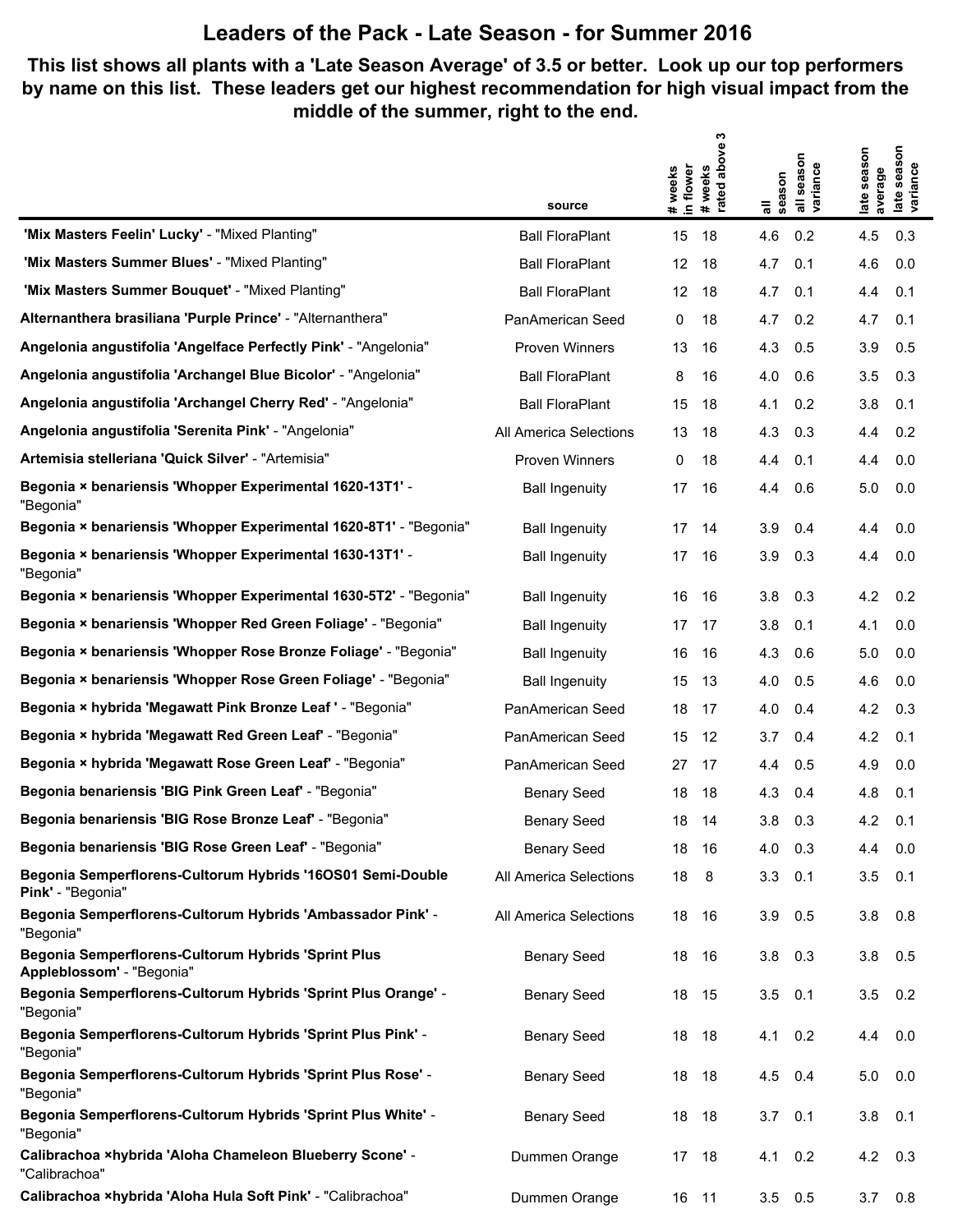|                                                                              | source                 | # weeks<br>in flower | ო<br>above<br># weeks<br>rated abo | season<br>᠊ᢛ | all season<br>variance | season<br>average<br>late | season<br>late seaso<br>variance |
|------------------------------------------------------------------------------|------------------------|----------------------|------------------------------------|--------------|------------------------|---------------------------|----------------------------------|
| Calibrachoa xhybrida 'Cabaret Sky Blue' - "Calibrachoa"                      | <b>Ball FloraPlant</b> | 16                   | 18                                 | 4.1          | 0.1                    | 4.1                       | 0.0                              |
| Calibrachoa ×hybrida 'Hula Mango 01' - "Calibrachoa"                         | Dummen Orange          | 18                   | 15                                 | 3.9          | 0.3                    | 3.9                       | 0.6                              |
| Calibrachoa ×hybrida 'MiniFamous Neo Orange + Red Eye 17' -<br>"Calibrachoa" | Selecta                | 15                   | 18                                 | 4.0          | 0.2                    | 4.2                       | 0.2                              |
| Calibrachoa ×hybrida 'MiniFamous Neo White + Yellow Eye' -<br>"Calibrachoa"  | Selecta                | 11                   | 18                                 | 3.9          | 0.1                    | 3.9                       | 0.1                              |
| Calibrachoa ×hybrida 'MiniFamous Neo Yellow + Red Vein' -<br>"Calibrachoa"   | Selecta                | 14                   | 18                                 | 4.2          | 0.1                    | 4.3                       | 0.1                              |
| Calibrachoa ×hybrida 'StarShine Apricot' - "Calibrachoa"                     | Selecta                | 18                   | 16                                 | 4.2          | 0.4                    | 4.2                       | 0.8                              |
| Calibrachoa ×hybrida 'StarShine Violet' - "Calibrachoa"                      | Selecta                | 18                   | 15                                 | 3.9          | 0.3                    | 3.8                       | 0.6                              |
| Calibrachoa xhybrida 'Superbells Cherry Star' - "Calibrachoa"                | <b>Proven Winners</b>  | 15                   | 14                                 | 3.7          | 0.4                    | 3.7                       | 0.6                              |
| Calibrachoa xhybrida 'Superbells Evening Star' - "Calibrachoa"               | <b>Proven Winners</b>  | 15                   | 13                                 | 4.0          | 0.8                    | 3.6                       | 0.9                              |
| Calibrachoa ×hybrida 'Superbells Grape Punch improved' -<br>"Calibrachoa"    | <b>Proven Winners</b>  | 17                   | 17                                 | 4.2          | 0.4                    | 4.1                       | 0.3                              |
| Calibrachoa xhybrida 'Superbells Morning Star' - "Calibrachoa"               | <b>Proven Winners</b>  | 13                   | 15                                 | 4.0          | 0.4                    | 3.8                       | 0.5                              |
| Canna × generalis '16OS03 Creamy White' - "Canna"                            | All America Selections | 10                   | 18                                 | 4.0          | 0.3                    | 3.9                       | 0.2                              |
| Canna × generalis '16OS04 Rose' - "Canna"                                    | All America Selections | 9                    | 18                                 | 4.3          | 0.2                    | 4.3                       | 0.3                              |
| Canna × generalis 'Cannova Mango' - "Canna"                                  | <b>Ball Ingenuity</b>  | 12                   | 15                                 | 3.9          | 0.5                    | 3.8                       | 0.6                              |
| Canna × generalis 'Cannova Orange Shades' - "Canna"                          | <b>Ball Ingenuity</b>  | 12                   | 15                                 | 3.9          | 0.3                    | 3.6                       | 0.4                              |
| Canna × generalis 'Cannova Rose' - "Canna"                                   | All America Selections | 12                   | 16                                 | 4.0          | 0.3                    | 3.9                       | 0.2                              |
| Canna × generalis 'South Pacific Scarlet' - "Canna"                          | All America Selections | 10                   | 18                                 | 4.2          | 0.1                    | 4.1                       | 0.1                              |
| Canna × generalis 'Tropical White' - "Canna"                                 | All America Selections | 10                   | 17                                 | 3.7          | 0.1                    | 3.6                       | 0.1                              |
| Canna hybrid 'CannaSol Happy Carmen' - "Canna"                               | Dummen Orange          | 7                    | 15                                 | 4.0          | 0.6                    | 3.9                       | 0.9                              |
| Canna hybrid 'CannaSol Happy Cleo' - "Canna"                                 | Dummen Orange          | 10                   | 15                                 | 4.3          | 0.7                    | 3.9                       | 0.9                              |
| Canna hybrid 'Toucan Red' - "Canna"                                          | Proven Winners         | 14                   | 15                                 | 3.9          | 0.3                    | 3.6                       | 0.3                              |
| Canna hybrid 'Toucan Rose' - "Canna"                                         | Proven Winners         | 11                   | 17                                 | 4.0          | 0.2                    | 3.9                       | 0.3                              |
| Canna hybrid 'Toucan Scarlet' - "Canna"                                      | <b>Proven Winners</b>  | 12                   | 15                                 | 3.9          | 0.3                    | 3.7                       | 0.4                              |
| Canna hybrid 'Toucan Yellow' - "Canna"                                       | Proven Winners         | 11                   | 17                                 | 4.2          | 0.4                    | 4.1                       | 0.5                              |
| Capsicum annuum '16OS09' - "Ornamental Pepper"                               | All America Selections | 16                   | 18                                 | 4.4          | 0.3                    | 4.7                       | 0.1                              |
| Capsicum annuum 'Black Hawk' - "Ornamental Pepper"                           | All America Selections | 16                   | 18                                 | 4.0          | 0.2                    | 4.3                       | 0.1                              |
| Capsicum annuum 'Black Olive' - "Ornamental Pepper"                          | All America Selections | 16                   | 18                                 | 4.1          | 0.3                    | 4.5                       | 0.2                              |
| Capsicum annuum 'Black Pearl' - "Ornamental Pepper"                          | All America Selections | 16                   | 17                                 | 3.9          | 0.3                    | 4.1                       | 0.2                              |
| Capsicum annuum 'Flaming Jade' - "Ornamental Pepper"                         | All America Selections | 16                   | 14                                 | 3.9          | 0.4                    | 3.8                       | 0.5                              |
| Capsicum annuum 'Hot Pops' - "Ornamental Pepper"                             | PanAmerican Seed       | 18                   | 18                                 | 4.4          | 0.4                    | 4.8                       | 0.1                              |
| Capsicum annuum 'NuMex Easter' - "Ornamental Pepper"                         | All America Selections | 18                   | 18                                 | 4.4          | 0.3                    | 4.6                       | 0.2                              |
| Capsicum annuum 'Paragon' - "Sweet Pepper"                                   | Comense Ltd            | 15                   | 16                                 | 4.2          | 0.3                    | 4.3                       | 0.3                              |
| Capsicum annuum 'Sedona Sun' - "Ornamental Pepper"                           | PanAmerican Seed       | 18                   | 18                                 | 4.7          | 0.2                    | 5.0                       | 0.0                              |
| Capsicum frutescens 'Gusto Green' - "Chilli Pepper"                          | Comense Ltd            | 16                   | 17                                 | 4.5          | 0.3                    | 4.6                       | 0.2                              |
| Catharanthus roseus '160S13 Deep Orchid' - "Vinca"                           | All America Selections | 16                   | 16                                 | 4.3          | 0.5                    | 4.6                       | 0.2                              |
| Catharanthus roseus 'Cora® Cascade Magenta' - "Vinca"                        | All America Selections | 17                   | 17                                 | 4.3          | 0.4                    | 4.6                       | 0.1                              |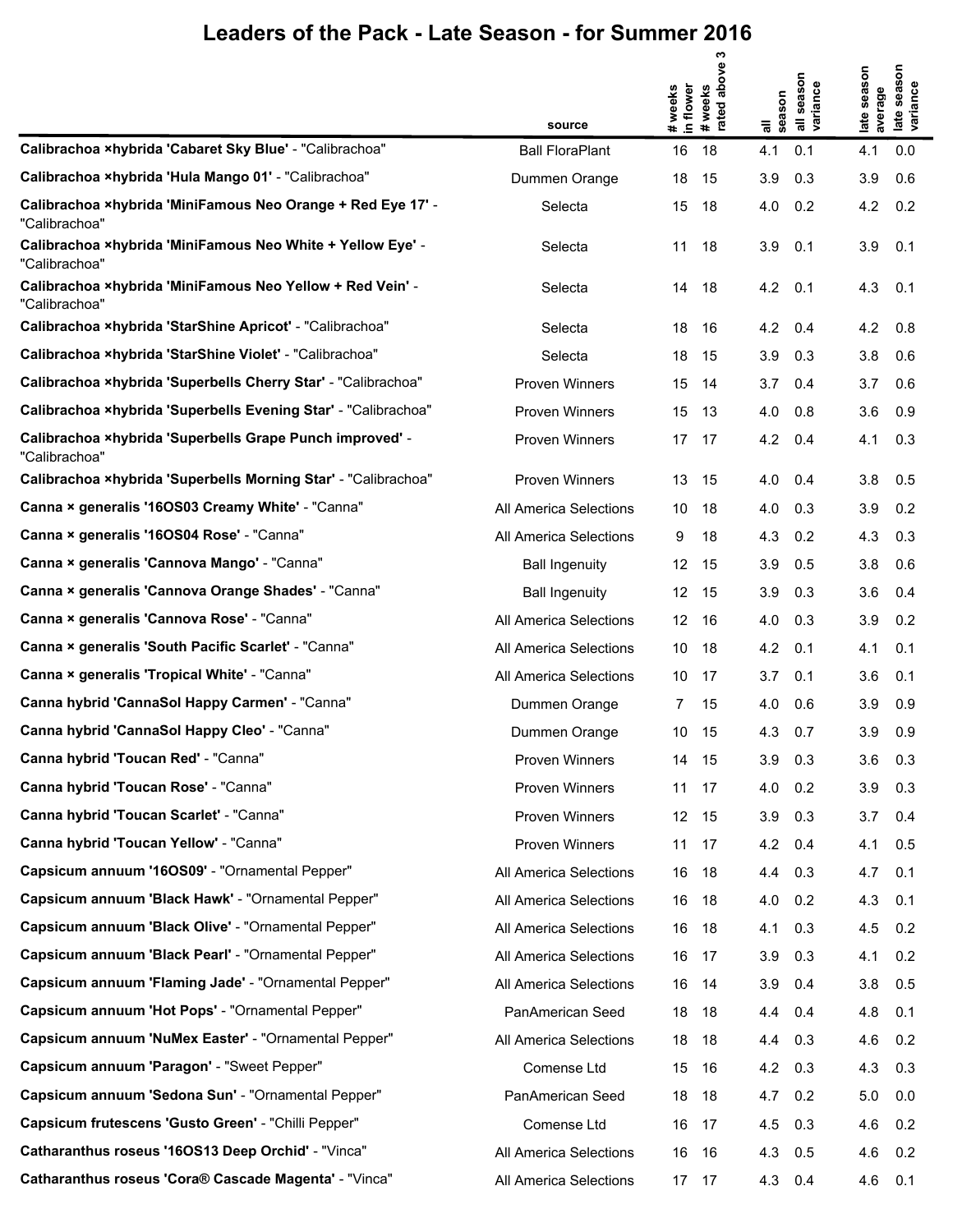|                                                                                           | source                         | in flower<br># weeks | ო<br>above<br># weeks<br>rated abo | all<br>season | all season<br>variance | late season<br>average | season<br>late seaso<br>variance |
|-------------------------------------------------------------------------------------------|--------------------------------|----------------------|------------------------------------|---------------|------------------------|------------------------|----------------------------------|
| Catharanthus roseus ' ** Future Introduction **<br>14BP03 Pink w/White Center' - "Vinca"  | All America Selections         | 17                   | 14                                 | 4.0           | 0.7                    | 3.8                    | 0.7                              |
| Catharanthus roseus ' ** Future Introduction**<br>14BP04 Purple w/White Center' - "Vinca" | All America Selections         | 15                   | 13                                 | 3.9           | 0.6                    | 3.9                    | 0.4                              |
| Catharanthus roseus 'Jams 'N Jellies Blackberry' - "Vinca"                                | All America Selections         | 17                   | 18                                 | 4.0           | 0.2                    | 4.2                    | 0.1                              |
| Catharanthus roseus 'Mediterranean Deep Orchid' - "Vinca"                                 | All America Selections         | 17                   | 15                                 | 4.0           | 0.5                    | 3.8                    | 0.6                              |
| Catharanthus roseus 'Mediterranean Lilac' - "Vinca"                                       | All America Selections         | 18                   | 17                                 | 4.0           | 0.3                    | 3.9                    | 0.3                              |
| Catharanthus roseus 'Titan Blush Improved' - "Vinca"                                      | PanAmerican Seed               | 18                   | 17                                 | 4.2           | 0.5                    | 4.1                    | 0.7                              |
| <b>Catharanthus roseus 'Titan Really Red' - "Vinca"</b>                                   | PanAmerican Seed               | 17                   | 13                                 | 4.0           | 0.5                    | 4.6                    | 0.0                              |
| Celosia "**Future Introduction**<br>15S03' - "Celosia"                                    | All America Selections         | 17                   | 17                                 | 4.3           | 0.3                    | 4.4                    | 0.1                              |
| Coreopsis grandiflora 'Sun Kiss' - "Coreopsis"                                            | PanAmerican<br>Seed/Kieft Seed | 13                   | 16                                 | 4.1           | 0.5                    | 3.7                    | 0.4                              |
| Cyperus papyrus 'Graceful King Tut' - "Papyrus"                                           | <b>Proven Winners</b>          | 11                   | 18                                 | 4.3           | 0.4                    | 3.8                    | 0.1                              |
| Dianthus 'Elegance Pink' - "Dianthus"                                                     | All America Selections         | 17                   | 15                                 | 3.9           | 0.4                    | 3.6                    | 0.4                              |
| Dianthus 'Supra Purple' - "Dianthus"                                                      | All America Selections         | 17                   | 16                                 | 4.1           | 0.3                    | 3.8                    | 0.3                              |
| Dianthus barbatus interspecific 'Jolt Pink' - "Dianthus"                                  | All America Selections         | 16                   | 15                                 | 4.1           | 0.8                    | 3.8                    | 1.3                              |
| Dianthus interspecific '16OS06 Mottled Pink' - "Dianthus"                                 | All America Selections         | 18                   | 18                                 | 4.0           | 0.2                    | 3.8                    | 0.1                              |
| Echinacea hybrida 'Cheyenne Spirit' - "Coneflower"                                        | All America Selections         | 9                    | 17                                 | 3.8           | 0.1                    | 3.9                    | 0.0                              |
| Echinacea hybrida 'PowWow Wild Berry' - "Coneflower"                                      | All America Selections         | 14                   | 18                                 | 4.4           | 0.3                    | 4.6                    | 0.1                              |
| Gaillardia × grandiflora 'Mesa Peach' - "Gaillardia"                                      | PanAmerican<br>Seed/Kieft Seed | 15                   | 18                                 | 4.5           | 0.3                    | 4.5                    | 0.2                              |
| Gaillardia × grandiflora 'Mesa Yellow' - "Gaillardia"                                     | PanAmerican<br>Seed/Kieft Seed | 13                   | 18                                 | 4.1           | 0.1                    | 3.9                    | 0.0                              |
| Impatiens hawkeri 'SunStanding Cherry' - "New Guinea Impatiens"                           | Dummen Orange                  | 17                   | 14                                 | 4.1           | 0.8                    | 3.6                    | 0.9                              |
| Impatiens hawkeri 'SunStanding Glowing Scarlet' - "New Guinea<br>Impatiens"               | Dummen Orange                  | 17                   | 15                                 | 4.1           | 0.9                    | 3.6                    | 1.0                              |
| Impatiens hawkeri 'SunStanding Neon' - "New Guinea Impatiens"                             | Dummen Orange                  | 17                   | 17                                 | 4.3           | 0.4                    | 4.0                    | 0.6                              |
| Impatiens hawkeri 'SunStanding Rose Aurora' - "New Guinea<br>Impatiens"                   | Dummen Orange                  | 17                   | 14                                 | 4.1           | 0.8                    | 3.7                    | 1.1                              |
| Impatiens hawkeri 'SunStanding Salmon' - "New Guinea Impatiens"                           | Dummen Orange                  | 18                   | 13                                 | 4.1           | 1.1                    | 3.5                    | 1.4                              |
| Impatiens hawkeri 'SunStanding White Cloud' - "New Guinea<br>Impatiens"                   | Dummen Orange                  | 16                   | 14                                 | 4.1           | 1.1                    | 3.6                    | 1.4                              |
| Impatiens hybrida 'Big Bounce Pink' - "Impatiens"                                         | Selecta                        | 18                   | 18                                 | 4.1           | 0.3                    | 4.3                    | 0.4                              |
| Impatiens hybrida 'Bounce Violet' - "Impatiens"                                           | Selecta                        | 18                   | 14                                 | 4.2           | 0.9                    | 3.7                    | 1.4                              |
| Impatiens walleriana 'SunPatiens Spreading Shell Pink' - "Impatiens"                      | All America Selections         | 17                   | 13                                 | 4.0           | 1.0                    | 3.5                    | 1.2                              |
| Ipomoea batatas 'Flora Mia Cameo' - "Sweet Potato"                                        | Dummen Orange                  | 4                    | 18                                 | 4.8           | 0.2                    | 4.9                    | 0.0                              |
| Ipomoea batatas 'Flora Mia Nero' - "Sweet Potato"                                         | Dummen Orange                  | 9                    | 17                                 | 4.4           | 0.4                    | 4.7                    | 0.1                              |
| Ipomoea batatas 'Flora Mia Rosso' - "Sweet Potato"                                        | Dummen Orange                  | 2                    | 18                                 | 4.4           | 0.3                    | 4.7                    | 0.1                              |
| Ipomoea batatas 'Flora Mia Verdino' - "Sweet Potato"                                      | Dummen Orange                  | 1                    | 18                                 | 4.5           | 0.1                    | 4.6                    | 0.1                              |
| Ipomoea batatas 'Sweet Caroline Bewitched After Midnight' - "Sweet<br>Potato"             | <b>Proven Winners</b>          | 0                    | 18                                 | 4.7           | 0.1                    | 4.7                    | 0.1                              |
| Ipomoea batatas 'Sweet Caroline Bewitched Green with Envy' -<br>"Sweet Potato"            | Proven Winners                 | 0                    | 18                                 | 4.6           | 0.2                    | 4.7                    | 0.1                              |
| Ipomoea batatas 'Sweet Caroline Light Green' - "Sweet Potato"                             | Proven Winners                 | 0                    | 18                                 | $4.5$ 0.2     |                        | 4.4                    | 0.2                              |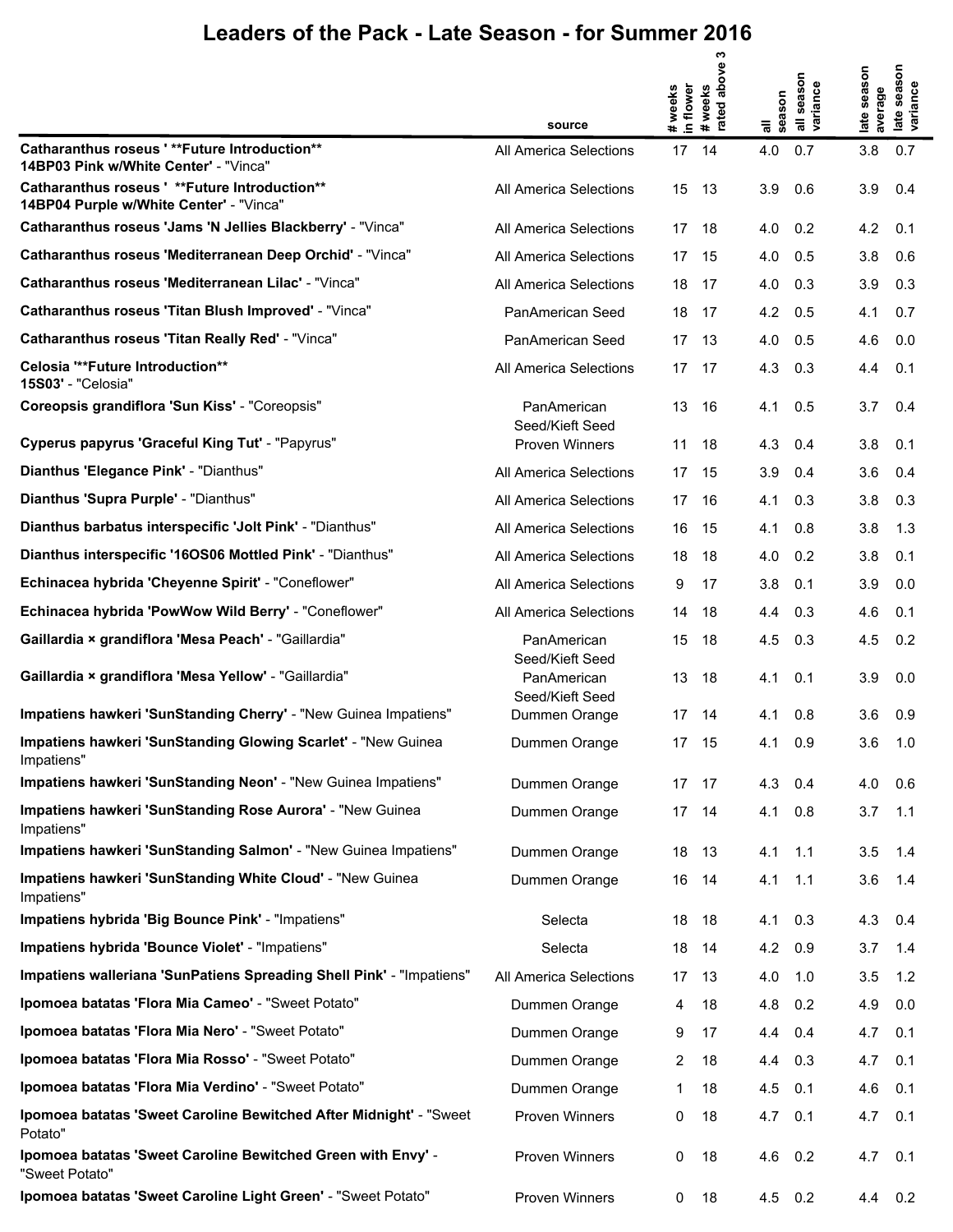|                                                                            | source                         | in flower<br># weeks | ო<br>above<br># weeks<br>rated abo | season<br>᠊ᢛ | all season<br>variance | season<br>average<br>late | season<br>late seas<br>variance |
|----------------------------------------------------------------------------|--------------------------------|----------------------|------------------------------------|--------------|------------------------|---------------------------|---------------------------------|
| Ipomoea batatas 'Sweet Caroline Raven' - "Sweet Potato"                    | <b>Proven Winners</b>          | 5                    | 18                                 | 4.6          | 0.1                    | 4.8                       | 0.1                             |
| Ipomoea batatas 'Sweet Caroline Sweetheart Jet Black' - "Sweet"<br>Potato" | Proven Winners                 | 4                    | 18                                 | 4.6          | 0.1                    | 4.7                       | 0.1                             |
| Ipomoea batatas 'Sweet Caroline Sweetheart Lime' - "Sweet Potato"          | <b>Proven Winners</b>          | 0                    | 18                                 | 4.6          | 0.2                    | 4.7                       | 0.1                             |
| Lantana camara 'Evita Citrus' - "Lantana"                                  | Dummen Orange                  | 18                   | 18                                 | 4.0          | 0.3                    | 4.4                       | 0.2                             |
| Lantana camara 'Evita Compact Yellow' - "Lantana"                          | Dummen Orange                  | 18                   | 14                                 | 3.9          | 0.4                    | 4.4                       | 0.0                             |
| Lantana camara 'Evita Red 2015' - "Lantana"                                | Dummen Orange                  | 17                   | 18                                 | 4.2          | 0.3                    | 4.6                       | 0.1                             |
| Lantana camara 'Lucky Red' - "Lantana"                                     | <b>Ball FloraPlant</b>         | 18                   | 18                                 | 4.5          | 0.2                    | 4.6                       | 0.0                             |
| Nepeta 'Angels Wings' - "Nepeta"                                           | <b>Ball Ingenuity</b>          | 18                   | 17                                 | 4.1          | 0.2                    | 4.2                       | 0.1                             |
| Pelargonium ×hortorum 'Savannah Bright Eyes' - "Geranium"                  | Dummen Orange                  | 18                   | 18                                 | 4.3          | 0.4                    | 4.1                       | 0.4                             |
| Pelargonium interspecific 'Cumbanita Rose Splash' - "Geranium"             | Dummen Orange                  | 14                   | 18                                 | 4.5          | 0.2                    | 4.5                       | 0.2                             |
| Pentas lanceolata '16OS10' - "Pentas"                                      | All America Selections         | 17                   | 18                                 | 4.2          | 0.2                    | 4.3                       | 0.1                             |
| Pentas lanceolata 'Graffiti® Pink' - "Pentas"                              | All America Selections         | 16                   | 18                                 | 4.2          | 0.2                    | 4.3                       | 0.2                             |
| Perovskia atriplicifolia 'Blue Steel' - "Russian Sage "                    | PanAmerican<br>Seed/Kieft Seed | 11                   | 18                                 | 4.1          | 0.1                    | 4.3                       | 0.1                             |
| Portulaca hybrid 'Cupcake Carrot' - "Portulaca"                            | Dummen Orange                  | 18                   | 18                                 | 4.1          | 0.1                    | 4.0                       | 0.1                             |
| Portulaca hybrid 'Cupcake Peachy' - "Portulaca"                            | Dummen Orange                  | 18                   | 18                                 | 4.2          | 0.1                    | 4.1                       | 0.1                             |
| Portulaca hybrid 'Cupcake Yellow Chrome' - "Portulaca"                     | Dummen Orange                  | 18                   | 18                                 | 4.6          | 0.2                    | 4.6                       | 0.1                             |
| Salvia coccinea 'Summer Jewel Lavender' - "Salvia"                         | All America Selections         | 15                   | 18                                 | 4.3          | 0.1                    | 4.3                       | 0.1                             |
| Salvia coccinea 'Summer Jewel Pink' - "Salvia"                             | All America Selections         | 18                   | 17                                 | 4.2          | 0.2                    | 4.3                       | 0.1                             |
| Salvia coccinea 'Summer Jewel White' - "Salvia"                            | All America Selections         | 18                   | 18                                 | 4.4          | 0.2                    | 4.4                       | 0.2                             |
| Scaevola aemula 'Scala Bicolor Blue 01' - "Scaevola"                       | Dummen Orange                  | 18                   | 18                                 | 4.8          | 0.1                    | 4.8                       | 0.1                             |
| Scaevola aemula 'Scala Blue' - "Scaevola"                                  | Dummen Orange                  | 18                   | 18                                 | 4.1          | 0.4                    | 3.6                       | 0.0                             |
| Solenostemon scutellarioides 'Coleus 13-13-9 Trial 70832' - "Coleus"       | Dummen Orange                  | 11                   | - 14                               | 4.2          | 0.8                    | 3.6                       | 0.7                             |
| Solenostemon scutellarioides 'Coleus E050-002 Trial 70845' -<br>"Coleus"   | Dummen Orange                  | 11                   | 16                                 | 4.4          | 0.5                    | 4.2                       | 0.7                             |
| Solenostemon scutellarioides 'Flame Thrower Habanero' - "Coleus"           | <b>Ball FloraPlant</b>         | 8                    | 15                                 | 3.8          | 0.4                    | 3.7                       | 0.6                             |
| Solenostemon scutellarioides 'French Quarter' - "Coleus"                   | <b>Ball FloraPlant</b>         | 8                    | 15                                 | 4.1          | 0.9                    | 3.7                       | 1.1                             |
| Solenostemon scutellarioides 'Inferno' - "Coleus"                          | <b>Ball FloraPlant</b>         | 11                   | 14                                 | 4.1          | 1.0                    | 3.9                       | 1.4                             |
| Solenostemon scutellarioides 'Mainstreet Abbey Road' - "Coleus"            | Dummen Orange                  | 11                   | 15                                 | 4.0          | 0.6                    | 4.0                       | 1.0                             |
| Solenostemon scutellarioides 'Mainstreet Dutch Mill Drive' -<br>"Coleus"   | Dummen Orange                  | 11                   | 17                                 | 4.4          | 0.4                    | 4.2                       | 0.6                             |
| Solenostemon scutellarioides 'Pandora' - "Coleus"                          | Dummen Orange                  | 13                   | 18                                 | 3.8          | 0.2                    | 3.8                       | 0.1                             |
| Solenostemon scutellarioides 'Ruby Slipper' - "Coleus"                     | <b>Ball FloraPlant</b>         |                      | 12 17                              | 4.4          | 0.5                    | 4.2                       | 0.8                             |
| Verbena ×hybrida 'EnduraScape Magenta' - "Verbena"                         | <b>Ball FloraPlant</b>         | 13                   | 12                                 | 3.7          | 0.5                    | 3.7                       | 0.6                             |
| Verbena ×hybrida 'EnduraScape Pink Bicolor' - "Verbena"                    | <b>Ball FloraPlant</b>         | 18                   | -17                                | 4.3          | 0.4                    | 4.1                       | 0.5                             |
| Verbena ×hybrida 'EnduraScape Purple Improved' - "Verbena"                 | <b>Ball FloraPlant</b>         | 14                   | 17                                 | 4.0          | 0.4                    | 3.8                       | 0.3                             |
| Verbena ×hybrida 'ES Pink 01' - "Verbena"                                  | Dummen Orange                  | 18                   | 15                                 | 3.7          | 0.1                    | 3.5                       | 0.2                             |
| Verbena ×hybrida 'ES Violet 01' - "Verbena"                                | Dummen Orange                  | 16                   | 18                                 | 4.1          | 0.2                    | 3.9                       | 0.2                             |
| Verbena ×hybrida 'Superbena Romance' - "Verbena"                           | Proven Winners                 |                      | 18 15                              | $3.9$ 0.4    |                        | 3.7                       | 0.6                             |